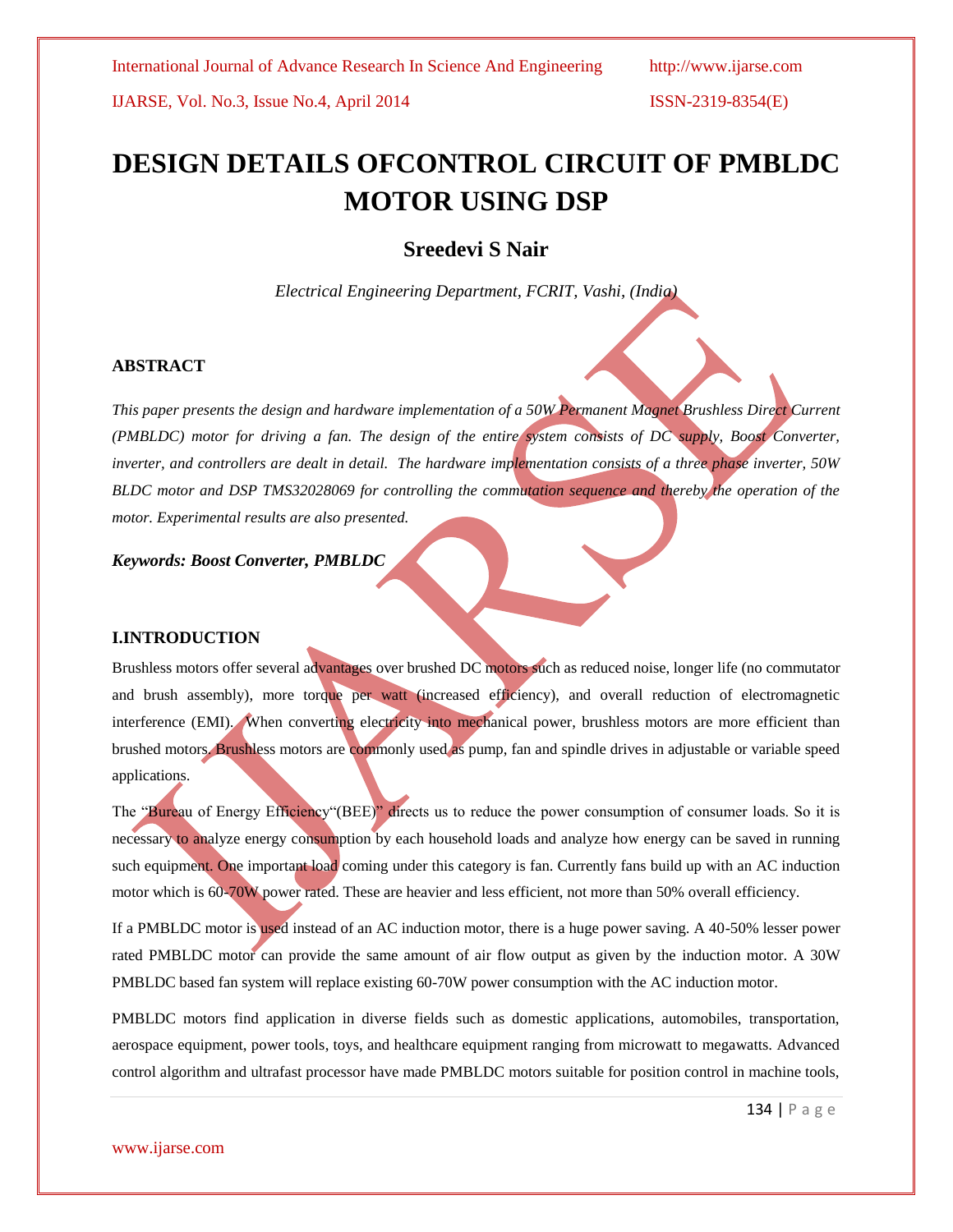# IJARSE, Vol. No.3, Issue No.4, April 2014 ISSN-2319-8354(E)

robotics, and high precision servos, speed control and torque control in various industrial drives and process control application [1].

The block diagram of a PMBLDC motor driving a fan is shown in Fig.1. This system consists of a DC power supply, Boost Converter, inverter, and a PMBLDC motor coupled to a fan. A DC/DC converter is used to boost the DC voltage which is required for the inverter. Fig.2[2] shows the BLDC motor and its drive considered for implementation. Three inbuilt Hall Effect sensors were used to sense the rotor position. This paper presents the design details of the entire system and the hardware implementation of the inverter and its control circuit of the PMBLDC motor. The control circuit senses the hall sensor outputs and generates the PWM pulses to activate the appropriate switches of the inverter. The control circuit includes the DSP processor TMS320F28069.



# Figure1.Block Diagram of the System.<br>Figure 2.BLDC motor and its drive

**II.BOOST CONVERTER**



controller

# The Boost Converter ratings are chosen based on the ratings of the input DC voltage and the inverter voltage. Boost Converter configuration shown in Fig.3 steps up the input voltage to the voltage required by the inverter. 10% of the input current is considered as ripple in inductor current  $(\Delta I)$  and 1% of the output voltage  $V_0$  is taken as ripple in the output voltage  $(\Delta V_0)$  for the boost converter. A switching frequency of 20kHz is chosen for the design and a MOSFET of suitable rating is selected as the switch (S) [3].



**Figure 3.Boost Converter**

www.ijarse.com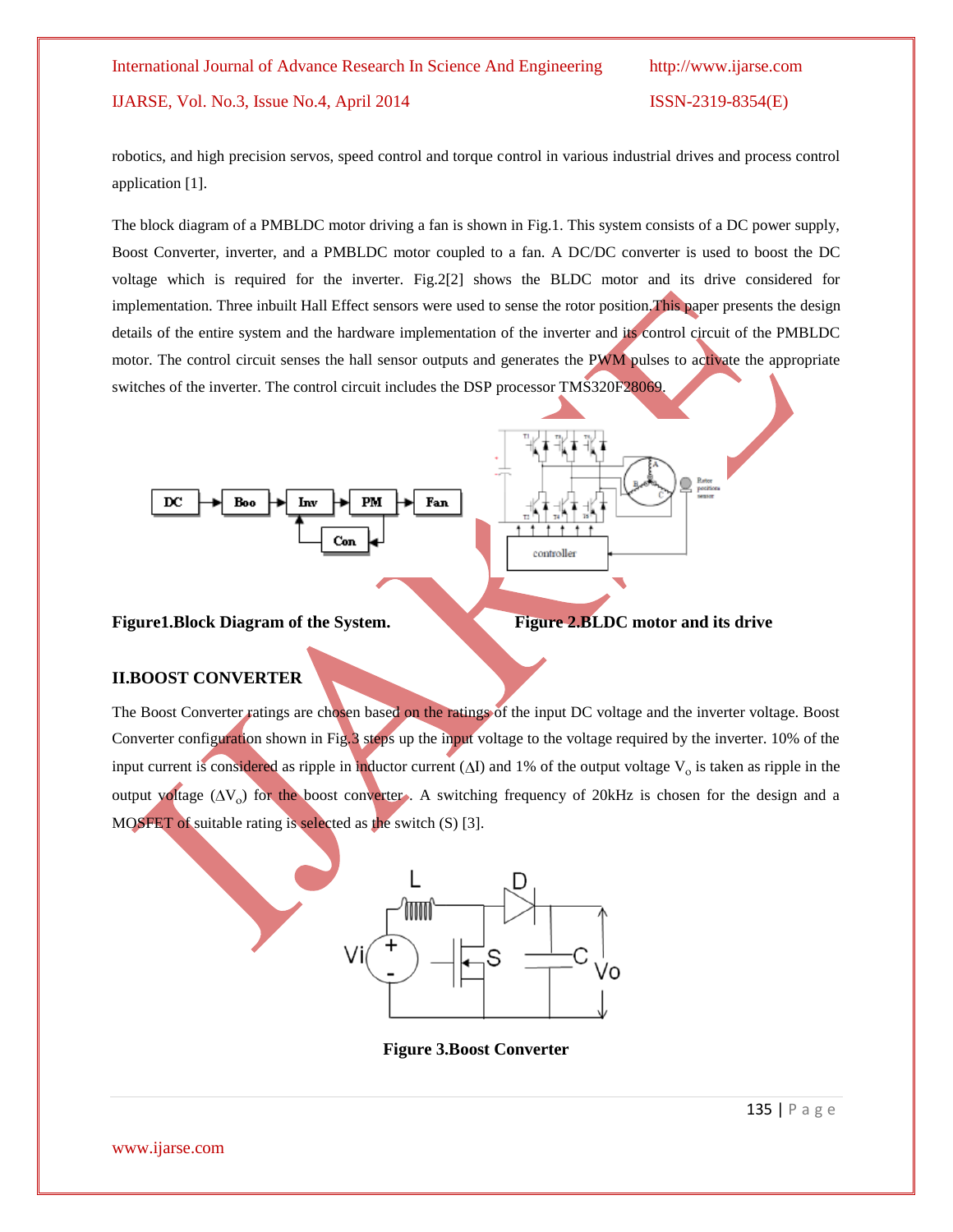# IJARSE, Vol. No.3, Issue No.4, April 2014 ISSN-2319-8354(E)

$$
are.com
$$

www.ij

 $L \ge V_i * D * T_s / (2 * \Delta I)$  (1)  $C = D *I_0 * T_S / \Delta V_0$  (2)

Here  $T_s$  and D are the switching time period and duty cycle of the switch S used in the converter.  $V_i$  is the DC input voltage which is 6V and  $V_0$  is the inverter input voltage of 12V. A value of 150 $\mu$ H of inductor and 300 $\mu$ F capacitor was designed for this work based on (1) and (2).

# **III. THREE PHASE INVERTER**

MOSFET is selected as the power switch for the inverter because MOSFETs are more suitable for low voltage and high speed switching applications. Switching frequency is selected to be 5 KHz.

# **IV. PMBLDC MOTOR**

The PMBLDC motors are considered as one of the best motors which exhibit the highest efficiency among all conventional motors. The popularity of PMBLDC motors are increasing day by day due to the availability of high energy density and cost effective rare earth PM materials like Samarium Cobalt (Sm-Co) and the Neodymium-Iron-Boron (Nd-Fe-B) which enhances the performance of PMBLDC drives and reduces the size and losses in these motors.

Permanent magnet brushless motors can be considered a kind of three phase synchronous motor, having permanent magnets on the rotor, replacing the mechanical commutator and the brush gear as shown in Fig.4. Commutation is accomplished by electronic switches, which supply current to the motor windings in synchronization with the rotor position. Rotor position sensing is an important part of the BLDC machine to produce torque or required power.

In a conventional DC motor, current polarity is altered by commutator and brushes. In the brushless DC motor, polarity reversal is accomplished by power transistor switching in synchronization with the rotor position. To accomplish this, the input of PMBLDC motor is connected to inverter.Inverter is designed in such a way that, its output frequency is a function of instantaneous rotor speed and its phase control will correspond to actual rotor position [4]. Typically a BLDC motor is driven by 3 phase inverter with six step commutation as shown in Fig.4. Here the conducting interval of each phase is 120º electrical angle. In order to produce maximum torque, inverter is commutated every 60º, such that current is in phase with back emf. Commutation timing is determined by the rotor position and the sequence of commutation is retained in the proper order so that the inverter performs the function of brush and commutator in the conventional DC motor to generate a rotational stator flux. At one time instant, only 2 out of 3 phases are conducting current, and one winding is floating. Since input is dc, BLDC motor is a good choice for solar powered applications. PMBLDC motor's main disadvantage is higher cost, which arises from the fact that it requires electronic controllers to run [1].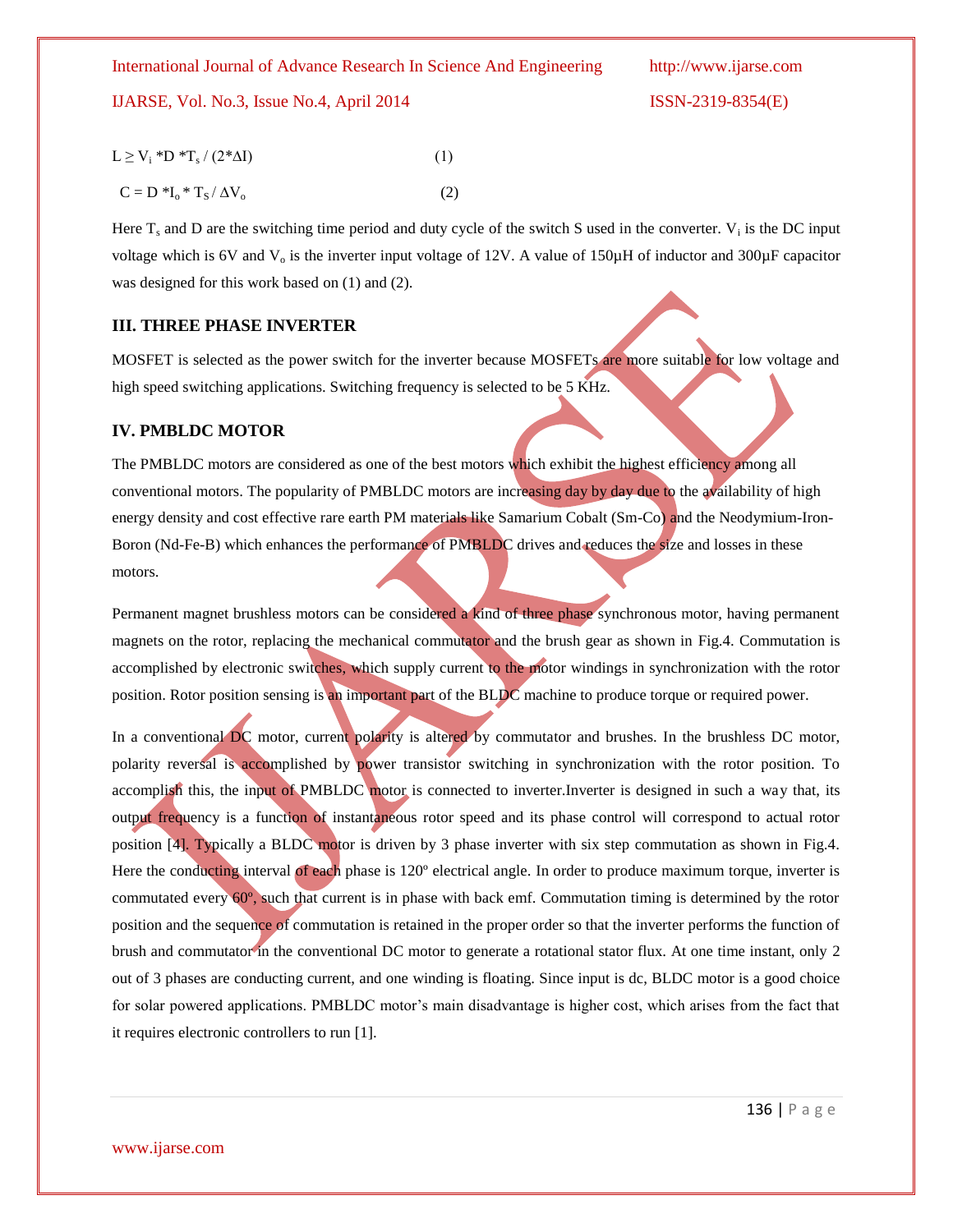IJARSE, Vol. No.3, Issue No.4, April 2014 ISSN-2319-8354(E)



**Figure 4.BLDC Motor With Its Drive And Its Three Phase Current Conducting Intervals**

# **V. DESIGN DETAILS OF HARDWARE IMPLEMENTATION**

The component selection of the entire system considered for hardware implementation is discussed below.

# **5.1 PMBLDC Motor**

The manufacturer's specification of the 50W, 3000 rpm, 12V PMBLDC motor which is selected for our work is shown in TABLE1. The voltage constant is 3Vkrpm which is sometimes called the "Back EMF constant" (V/krpm). When the motor is operating it will generate a voltage proportional to speed which opposes the applied voltage. As the back emf approaches the supplied voltage, the motor will not have the ability to increase its rpm past that point.

# **Table 1. Specification of PMBLDC motor**

| Sr.No. | <b>Parameters</b>  | <b>Values</b>                            |
|--------|--------------------|------------------------------------------|
|        | Motor type         | 3 phase 12V delta connected PMBLDC motor |
|        | <b>Rated</b> speed | 3000 rpm                                 |
|        | Number of poles    | 16                                       |
|        | Stator resistance  | $84m\Omega$                              |
|        | Stator inductance  | $277\mu H$                               |
| 6      | Voltage constant   | 3 V/Krpm                                 |
|        |                    |                                          |

# **5.2Three Phase MOSFET Bridge**

A three phase full bridge arrangement using MOSFETS is chosen for the power interface between the motor and the DSP controller. IRF260n is chosen for driving the 12V BLDC motor and the specifications of which is given below. TABLE 2 shows the specifications of IRF 260n [5].

# **5.3 Gate Drive**

The gate drive circuit forms the interface between the DSP and the power MOSFETs.The gate drive has two purposes. First it buffers the gate signal generated by the DSP. The peak charging current required to turn on the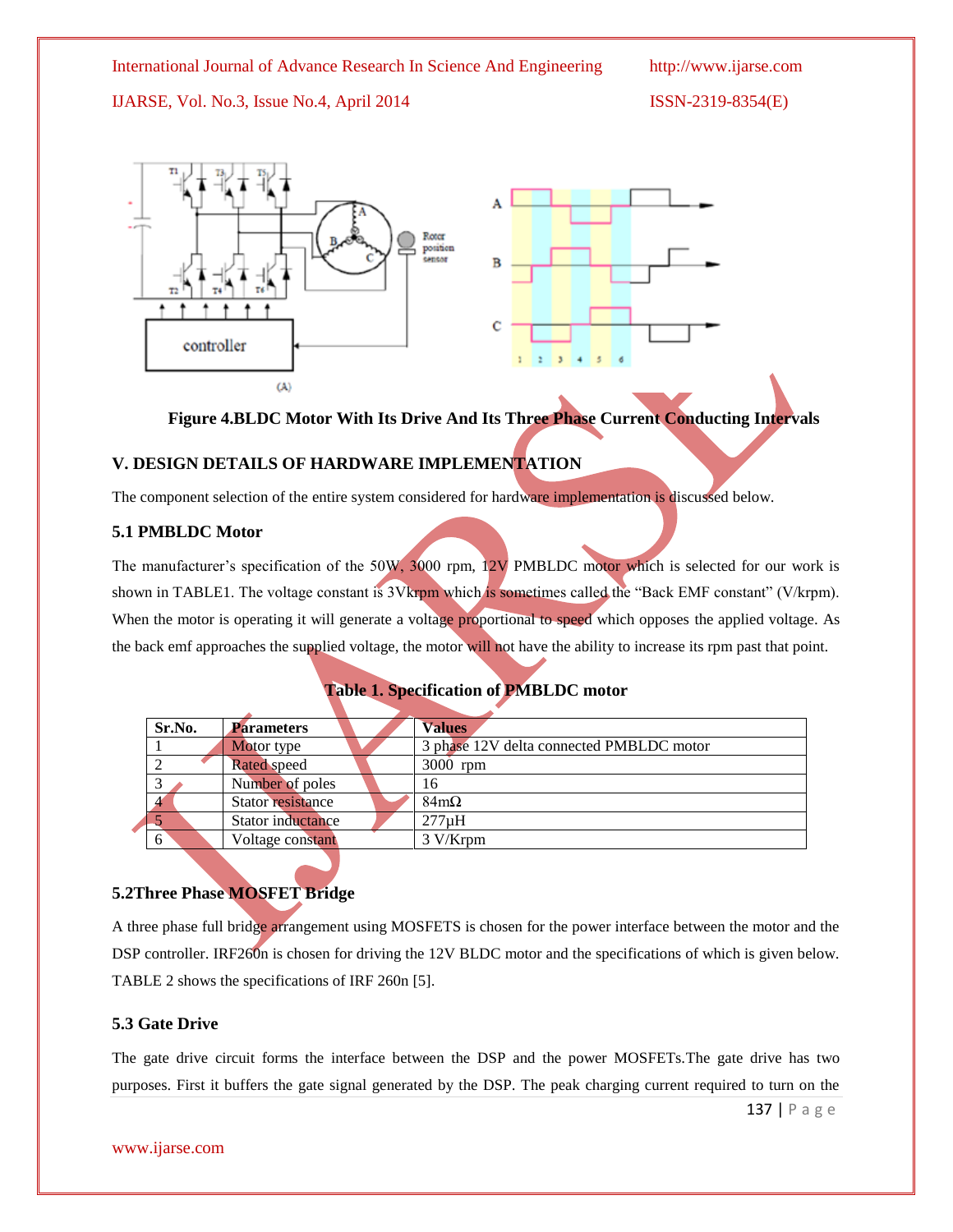# IJARSE, Vol. No.3, Issue No.4, April 2014 ISSN-2319-8354(E)

MOSFETs may be as high as 2amp. This is due to the high switching frequency used along with the inherent gate capacitance of the MOSFET. To turn on an N-channel MOSFET, the gate source voltage must be greater than the inherent threshold voltage i.e. Vgs>Vth. HCPL 3120 is selected as the driver IC to drive the MOSFET. For each MOSFET one driver IC is used.

# **Table 2. Specifications of IRF260n**

|                | N Channel            |  |
|----------------|----------------------|--|
| IRF260n        | $V$ dss= 200 V       |  |
| Specifications | $Id = 50 A$          |  |
|                | $Rds(on)=0.04\Omega$ |  |

# **5.3Digital Signal Processor (DSP)**

The DSP processor used here is TMS320F28069. This DSP processor has speed up to 100 MHz. It has enhanced peripherals such as high resolution PWM module and 12 bit A/D converter with conversion speed up to 160 ns. It also has 32x32 bit multiplier, 32 bit timers and real time code debugging capability which gives all the benefits of the digital control and also allows implementation of high bandwidth.

# **5.4PCB Layout**

The PCB layout of the six MOSFETs, six driver HCPL ICs along with buffer IC 74HC244N is made using PCB WIZARD software which is shown in Fig.5





# **VI. EXPERIMENTAL RESULTS**

The results of the hardware implementation of the PMBLDC motor is discussed here. The output of the inbuilt hall effect sensors were given to the DSP processor. The controller produces six PWM signals which were given to the